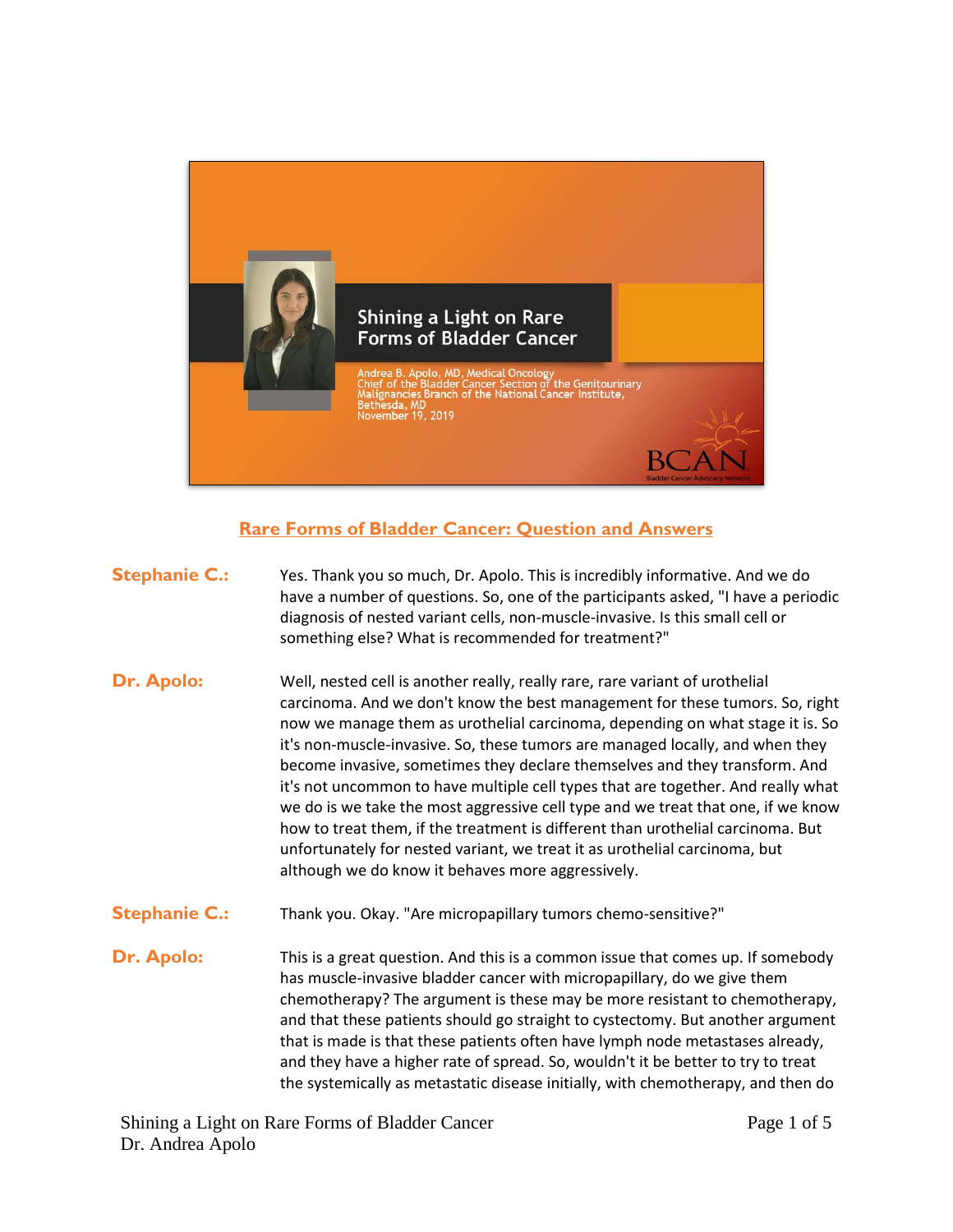the cystectomy later. So, some theories have shown that micropapillary may be more resistant to chemotherapy, but some theories have shown that it may not be. So, it's still controversial as to what the best management... Especially for muscle-invasive disease, where the treatment is remove the bladder and give chemotherapy or not give chemotherapy, the management is controversial. And that's why I didn't put it in my slide because some retrospective reviews have shown that yes, these tumors are more resistant. But then some other retrospective reviews have shown that these tumors do better with chemotherapy and surgery than just with surgery alone. And again, these are small. So it's really hard to interpret it because sometimes you need really large numbers to tell the differences between whether there's a benefit in adding a treatment or not. But I say, until we know otherwise, I think it's appropriate to treat them with chemotherapy. And if they're muscle-invasive disease, with a radical surgery afterwards.

- **Stephanie C.:** Okay, thank you so much. I have a question. I think what this individual is asking is, "How often is precise delivery of treatment? Are the different types of drugs delivered precisely to cancer cells in these rarer forms of disease. I know that within all variant of the common variant, when we have a specific genomic mutation, they can target specific things. Do they know enough about these rare cancers to be able to target therapies?"
- **Dr. Apolo:** Not yet. No, and urothelial carcinoma, regular bladder cancer just received the first targeted therapy approval by the FDA this year. So, we're really just learning enough about bladder cancer, and that was an FGFR3 inhibitor, that's now approved for urothelial carcinoma that has FGFR3 mutations or alterations. We don't know enough about how to target these rare tumors, rare histologies, or variants enough to treat them like a personalized approach, by their mutational, by their genetics, yet. Some tumor types we know enough to treat them by targeting the mutations. Bladder cancer, we just have the first approval this year. But for the rare variants, we do not yet.
- **Stephanie C.:** Well I think you did an amazing job of highlighting some of these challenges, particularly in really understanding some of these very rare variants of bladder cancer. What is your recommendation then for patients who have a diagnosis of one of these off-the-beaten-path types of bladder cancer. Should they engage in a clinical trial, is there anybody that's doing any work to do a deeper dive collectively across the board? Maybe, a tumor registry or something that's looking at these different non-common variants of bladder cancer. Is there anything you can suggest to patients?
- **Dr. Apolo:** So, I say it's always good that if you have a diagnosis that is uncommon, to get an opinion from a high-volume academic center where the investigator or the doctor has experience with these rare tumors. And there are many, many investigators throughout the country that work in bladder cancer and are interested in rare bladder tumors and variant histologies, and are collecting tumors, and are doing RNA-sequencing on them in order to learn a little bit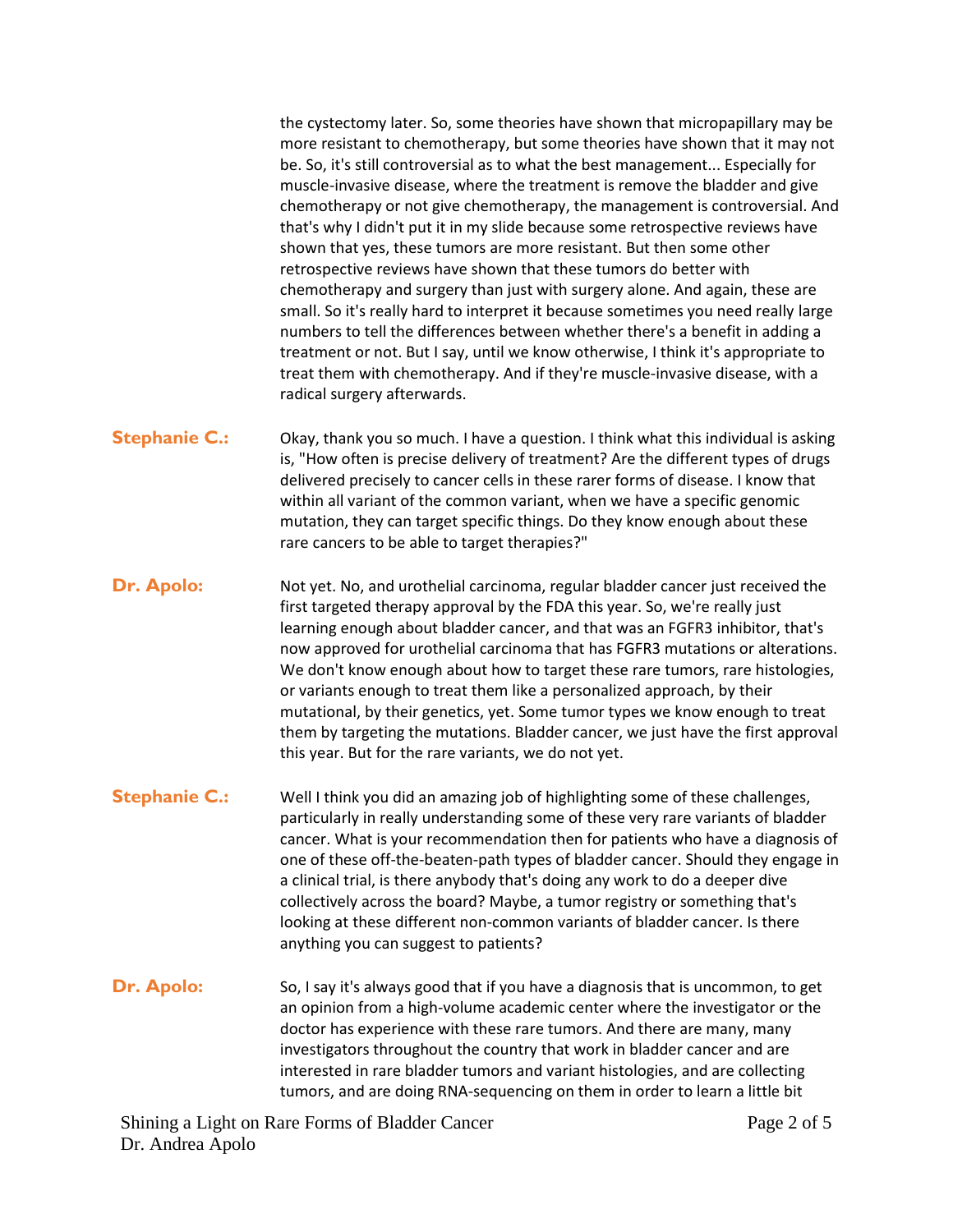more about the biology of these rare tumors. So, find an investigator near you that can advise you on your management.

- **Dr. Apolo:** And if it's not possible for you to travel, ask your doctor to find an investigator that they can talk to, run the case by. So, at least your doctor engages an expert in your management if you can't travel there. But I think it's always better for you to go and get a second opinion from a high-volume center if you can because these tumors are rare and every case is different. So, I can only kind of give an overview of how they're generally managed. And for most urothelial carcinoma, variants are generally managed as bladder cancer, it's just regular urothelial cancers. But for the pure histologies, these are managed differently. So I think it's important to kind of have another pair of eyes that has knowledge with these tumors to discuss your case. So, number one, I'd say we're going there, but if it's not possible to travel there, at least have your doctor engage an expert by contacting them, getting a review on the pathology. That's another thing too, is the pathology. Your tumor's being looked at under the microscope by a pathologist. And sometimes just a pathologist hasn't seen many of these rare tumors. They may not be as familiar in making the diagnosis. So, when you get a second opinion, you often also get a pathology review by the pathologist in the academic center that can confirm or not confirm the diagnosis that was made of the rare tumor.
- **Stephanie C.:** Great. Thank you so much. "Are there any particular tests that are used to diagnose the existent micropapillary carcinoma? Or is it just the pathology that determines that?"
- **Dr.** Apolo: So, it's morphology. So what I mean by that is, it's what it looks like under the microscope. And that's generally the way that it's doing... And there's sustain too, but generally it's by morphology. So again, it's subjective, and that's why the diagnosis of these tumors are increasing as pathologists are becoming more aware of this subtype and are diagnosing it more and more, as they learn more as to how to do it.
- **Stephanie C.:** Okay. Great. I know you can't answer specific questions. But there is one that came in, "What is your opinion about the potential use of enfortumab for rare forms of bladder cancer? To my understanding, it's pending at the FDA for approval for use with lung and bladder cancer. It's been diagnosed as a potential for my father's small cell bladder cancer if approved for rare forms. What is your opinion?"
- **Dr. Apolo:** It's a great question. I think that's a really good question. So, enfortumab vedotin is a new drug. It's a new drug that is showing promise in regular urothelial carcinoma bladder cancers, an antibody-drug conjugate. And what it basically is, it's a fancy chemotherapy that is carried by an antibody, specifically against a specific antigen that is Nectin. When Nectin is found in over 90% of urothelial carcinomas, whether Nectin, which is the antibody target, is found in small cell bladder cancer or whether it's found in adenocarcinoma, urachal, I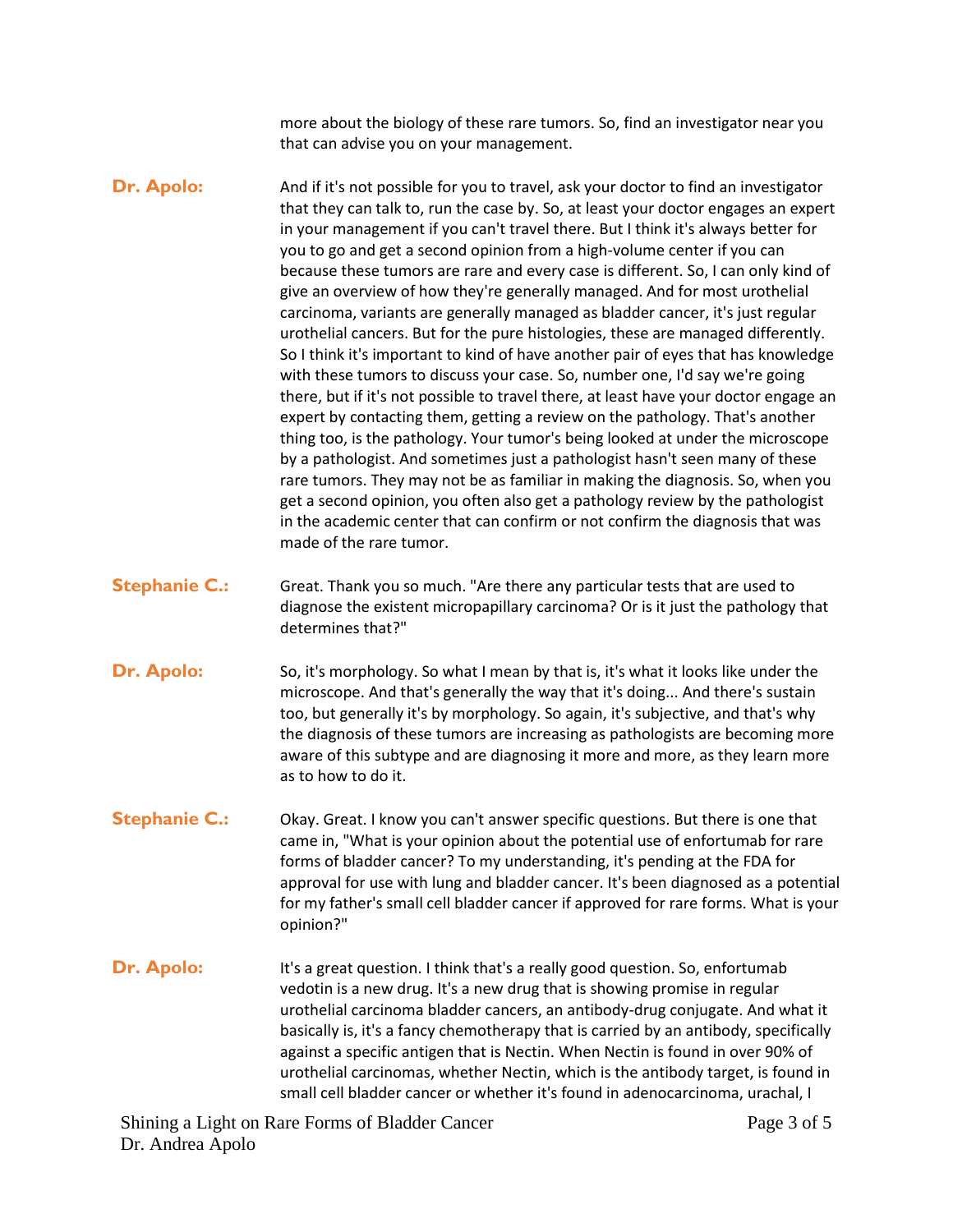don't know the answer to that. I mean, I think that that we need to find out. I mean, how commonly is Nectin expressed? And if it is, can we give this novel drug to non-urothelial carcinoma tumors?

- **Dr. Apolo:** I mean, I think that's an excellent question. And I don't know the answer to that, and I think we need to find out because once these therapies are approved for urothelial carcinoma, why not make it... Especially if there's limited treatment options. If somebody tells you, "There's nothing else I can do for you," why not try something new and learn from it? So of course, it should be done ideally in the controlled setting of a clinical trial, but that's going to be tough. And I don't know if the company has any trials ongoing with variant histologies or rare tumors.
- **Dr. Apolo:** But, that's a terrific question, and I think you give the standard chemotherapy. And now we know that immunotherapy in combination with the chemotherapy is active for small cell. But once that stops working, it would be ideal to try a novel therapy. And if, I guess, the insurance approves it or if there's a way of getting a novel therapy, I think it's reasonable to try something new. But really it's important to know whether small cell has that antigen, and I don't know the answer to that.
- **Stephanie C.:** Okay, thank you so much. "In patients with mixed histology in their primary tumors, do metastases retain the same proportion of variant cells or do the more aggressive cell types metastasize selectively?"
- **Dr. Apolo:** These are really, really good questions. And I'm really I'm pressed with how knowledgeable the audience is. So, we don't know, but it looks like generally the more aggressive cell types that are resistant to the treatment that is being given, are the ones that grow. Often we get something called a mixed response. Some tumors shrink and some tumors in other parts grow. And it's generally the more aggressive cell types that grow. And in general, bladder tumors are very mixed. So, it's the more aggressive components that eventually become metastatic. Sometimes when you biopsy tumors, they no longer say urothelial carcinoma. All they'll say is poorly differentiated carcinoma. They don't even say urothelial... And they'll look something like more consistent with urothelial carcinoma because they know the patient has bladder cancer, but most of the time they differentiate so much because they're growing so quickly, they no longer hold the morphology or the appearance of the initial tumor.
- **Stephanie C.:** Interesting. Thank you so much for that explanation. I have one more question. We have time for one more question. And the participant wanted to know if you were familiar with any links between bladder cancer and spina bifida, especially situations of reconstructive bladder in patients.
- **Dr. Apolo:** So, there has been some trials looking at specifically patients with indwelling catheter, spinal cord injury to kind of... These are retrospective, just to see the incidence of bladder cancer. And some of these are inconclusive and some of